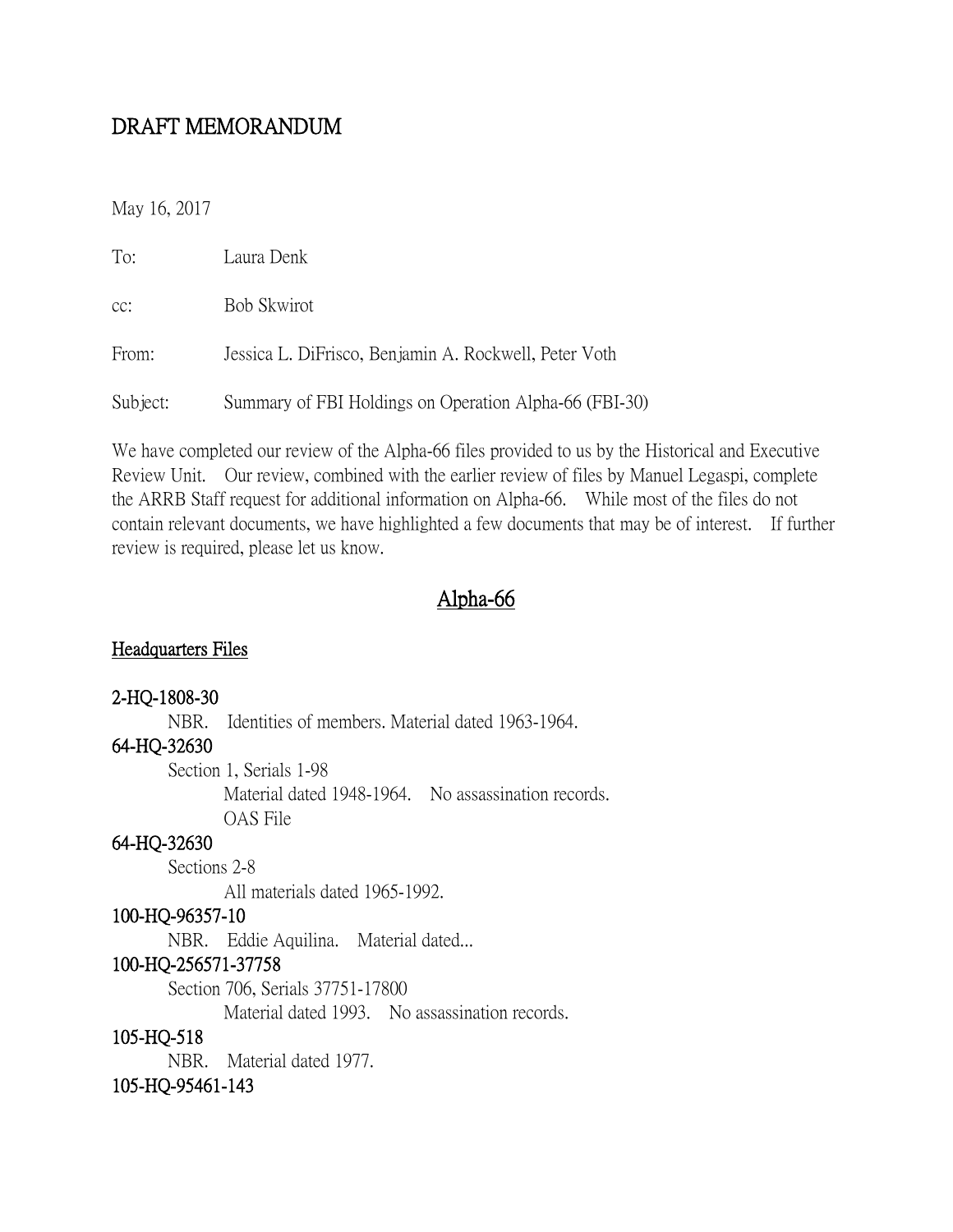NBR.

#### 105-HQ-100081-37

NBR. Cuban Propaganda

#### 105-HQ-112098

Section 1, Serials X-44

Material dated 1959-1962. No assassination records.

Budget and financial issues and relations with other anti-Castro groups.

Section 2, Serials 45-100

Material dated 1962-1962. No assassination records.

Alpha-66 business cards and advertisements, financial issues and relations with other anti-Castro groups.

Section 3, Serials 101-135

Material dated 1963. No assassination records.

News articles, donations from Cuban exiles, supply and operation records, and relations with other anti-Castro groups.

Section 5, Serials 186-221

Material dated 1963. No assassination records.

Letters from Alpha-66 members to J. Edgar Hoover, list of members, accounts of people denying membership and Alpha-66 press conference.

Section 6, Serials 222-279

Material dated... No assassination records.

Section 7, Serials 280-321

Material dated...

## • 105-HQ-112098-312, -313--Trafficante

Section 8, Serials 322-355

Material dated 1963. No assassination records.

Anti-Castro rallies and interviews with members of Alpha-66.

Section 9, Serials 356-394

Material dated...

• 105-HQ-112098-381--Mentions the assassination of President.

Section 10, Serials 395-431

Material dated... No assassination records.

Section 11, Serials 432-460

Material dated...

- 105-HQ-112098-456(+1), (+2), (+3), (+4), (+5)
- $105-HQ-112098-454(+1), (+2), (+3)$
- $105-HQ-112098-453(+1), (+2)$

All mention Lee Harvey Oswald.

Section 12, Serials 461-491

Material dated 1964.

• 105-HQ-112098-480--Mentions LHO in reference, but not in bulk of document.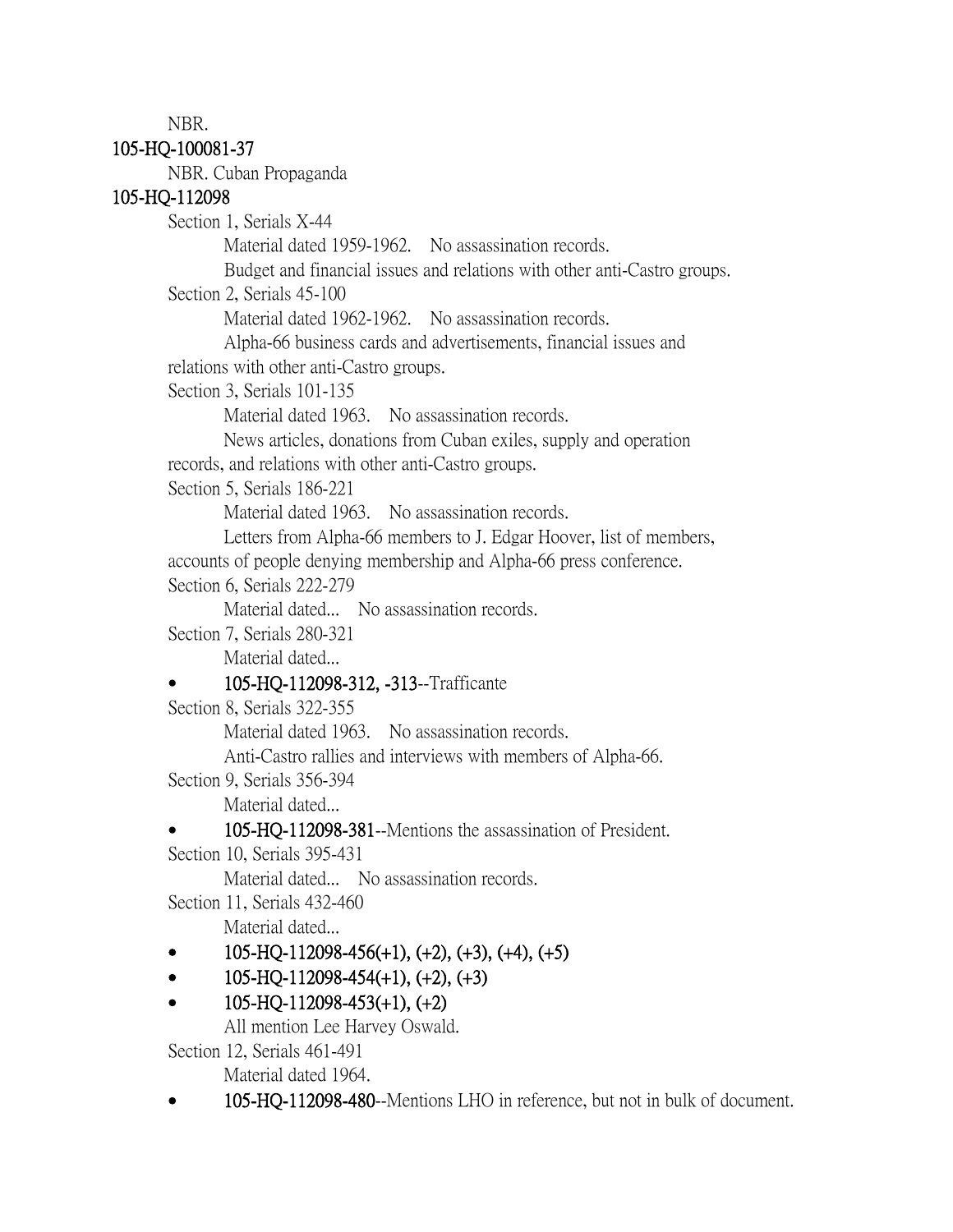• 105-HQ-112098-473(+4)--Titled " Material for Year 1963 Pertaining o Persons Believed Active in FPCC, JURE, DRE, Alpha-66, 30th of November Movement" Refers to documents entitled Lee Harvey Oswald, IS-Cuba" and "Reaction by Cuban Exile Community to President Kennedy's Death"

# • 105-HQ-112098-463(+1)--Titled "Lee Harvey Oswald, IS-Cuba  $(5/28/64)$ Re: Warren Commission Related Searches

Section 14, Serials 527-570

- Material dated 1964-1965.
- 105-HQ-112098-527(-1)--Titled "Lee Harvey Oswald-IS-R-Cuba Buded: 6/1/64", (5/22/64) Re: transmittal of letter from the Warren Commission.

Section 15, Serials 571-603

Material dated 1965. No assassination records.

Section 16, Serials 604-639

Material dated 1965. No assassination records.

Section 17, Serials 640-696

Material dated 1965-1966. No assassination records.

Section 18, Serials 697-735

Material dated 1966-1967. No assassination records.

Section 19, Serials 736-773

Material dated 1967-1968. No assassination records.

Section 20, Serials 774-800

Material dated 1968-1969. No assassination records.

## 105-HQ-112608-8

NBR. Fund-raising activities for Cuba Disaster Relief. Material dated 1962-1964.

## 105-HQ-168031

Section 1, Serials 1-

Material dated 1967-1973. No assassination records.

## 105-HQ-189975

Sections 1-9, 11-14, 16

All material dated 1970-1992. No assassination records.

## 105-HQ-195444-3

NBR. Material dated 1969-1971.

## 105-HQ-209898-28

NBR. Material dated 1970-1983.

## 105-HQ-256571-141

NBR. Material dated 1975.

## 105-HQ-285213-1

NBR. Material dated 1975.

## 109-HQ-12-221

Section 49, Serials 3201, 3259

Material dated 1975. No assassination records.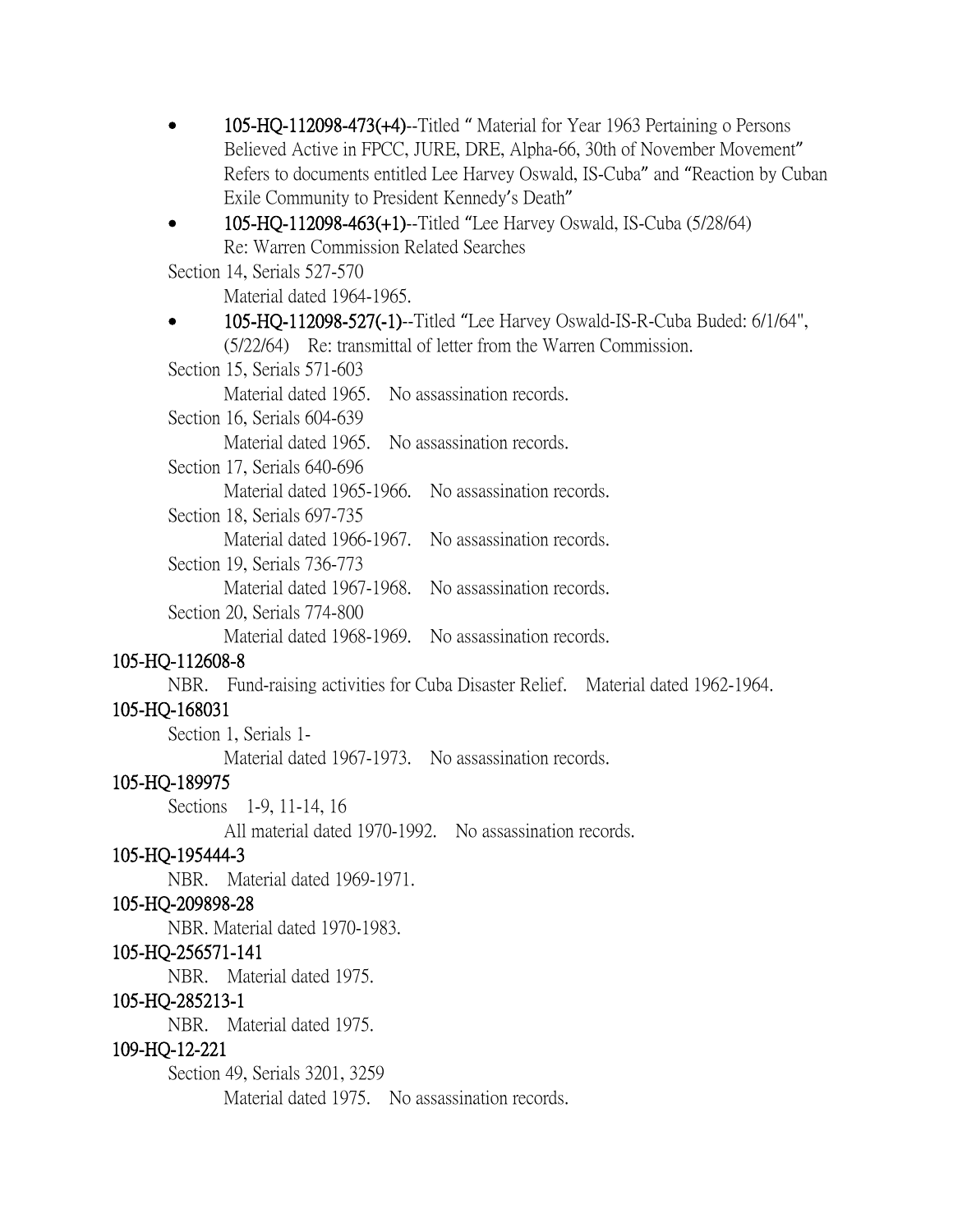109-HQ-12-223-366 NBR. Panama. Material dated 1960-1971. 109-HQ-584 109-HQ-584-3672 NBR. Activities of anti-Castro groups. 109-HQ-584-3774, -3775 Documents discuss anti-Castro groups planning regarding the President's visit in November 1963. Alpha-66 is mentioned as invited to attend meeting, but had not yet attended. 109-HQ-584-3861 NBR. 109-HQ-584-4504 NBR. Material dated 1966-1967. 109-HQ-584-4971 NBR. Material dated 1970-1971. 109-HQ-584-5052 NBR. 109-HQ-584-5086 NBR. Material dated 1972-1976. 109-HQ-584-5300 NBR. Material dated 1974-1975. 109-HQ-584-5363 NBR. Material dated 1975. 109-HQ-584-5380 NBR. Material dated 1975. 109-HQ-584-5497 NBR. Material dated 1976-1977. 109-HQ-584-5510 NBR. Material dated 1976-1977. 174-HQ-2-884 NBR. Material dated 1971. 174-HQ-1917 NBR. Material dated 1971. 185-HQ-419 Section 1, Serial 1 Material dated 1974-1977. No assassination records. 202 -HQ-1332-179 NBR. Material dated 1986-1989.

Field Office Files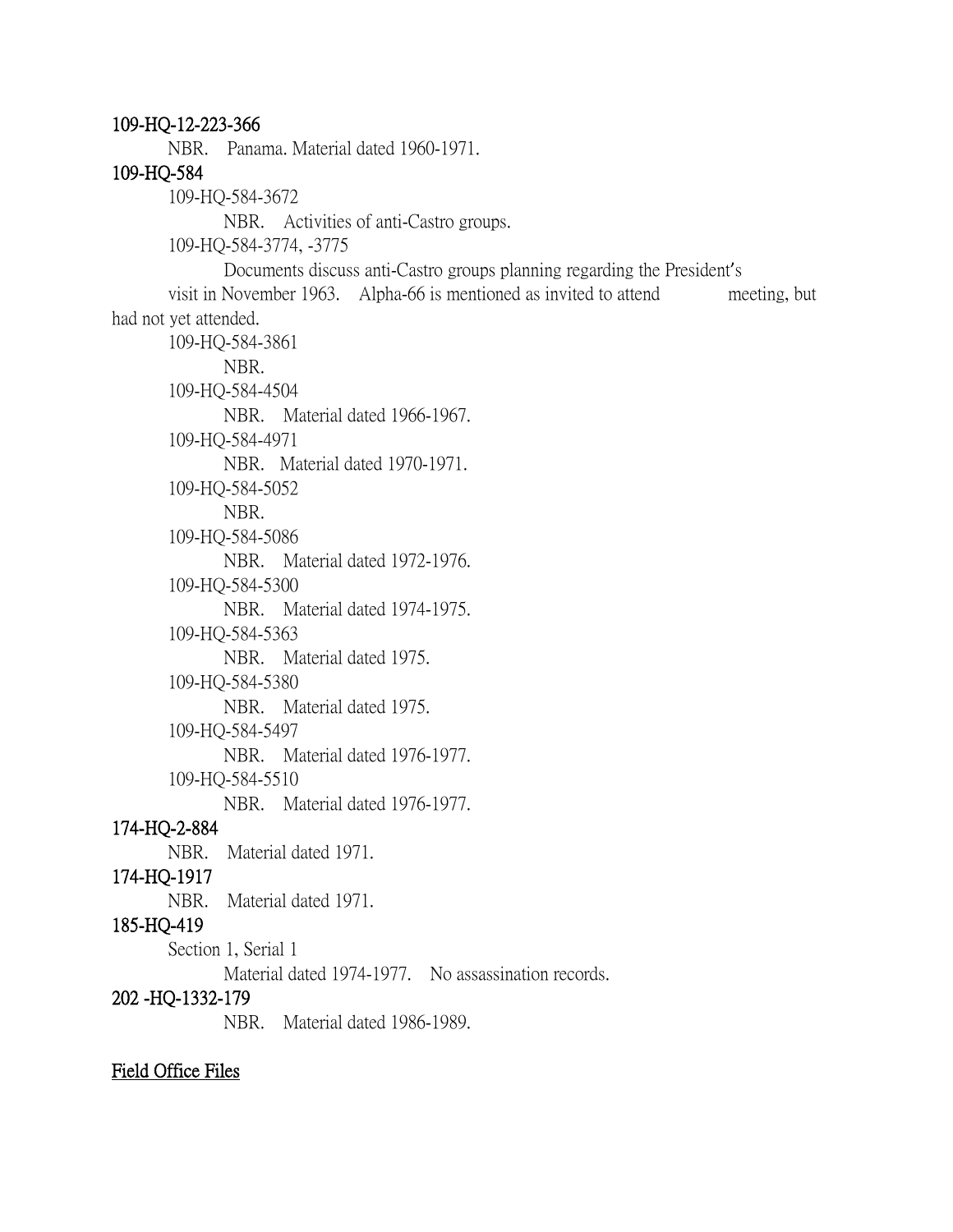2-MM-610 NBR. Material dated1970-1996. 2-MM-57297 NBR. Material dated1992. 2-MM-65661 NBR. Material dated1993. 2-MM-67794 NBR. Material dated 1993-1994. 174A-MM-63218 NBR. Material dated1993. 185A-MM-192 Destroyed December 1990. 199A-MM-292 NBR. Material dated 1983. 202A-MM-4227 NBR. Material dated 1986. 202C-MM-6472 NBR. Material dated 1987. 202D-MM-10 NBR. Material dated 1967 and 1985. 202D-MM-50820-SUBA NBR. Material dated 1993. 202D-MM-52040 NBR. Material dated 1990-1994. 246B-MM-320 NBR. Material dated 1987. 266A-MM-51313 NBR. Material dated 1991-1992. 266A-MM-52713 NBR. Material dated 1991. 2-NO-176 NBR. Material dated 1983-1984. 183B-NO-887 NBR. Material dated 1979-1984. 199-NO-148 NBR. Material dated 1976-1990. 202C-NO-200 NBR. Material dated 1987. 105-NY-32523 Sections 2-5 All material dated 1959. No assassination records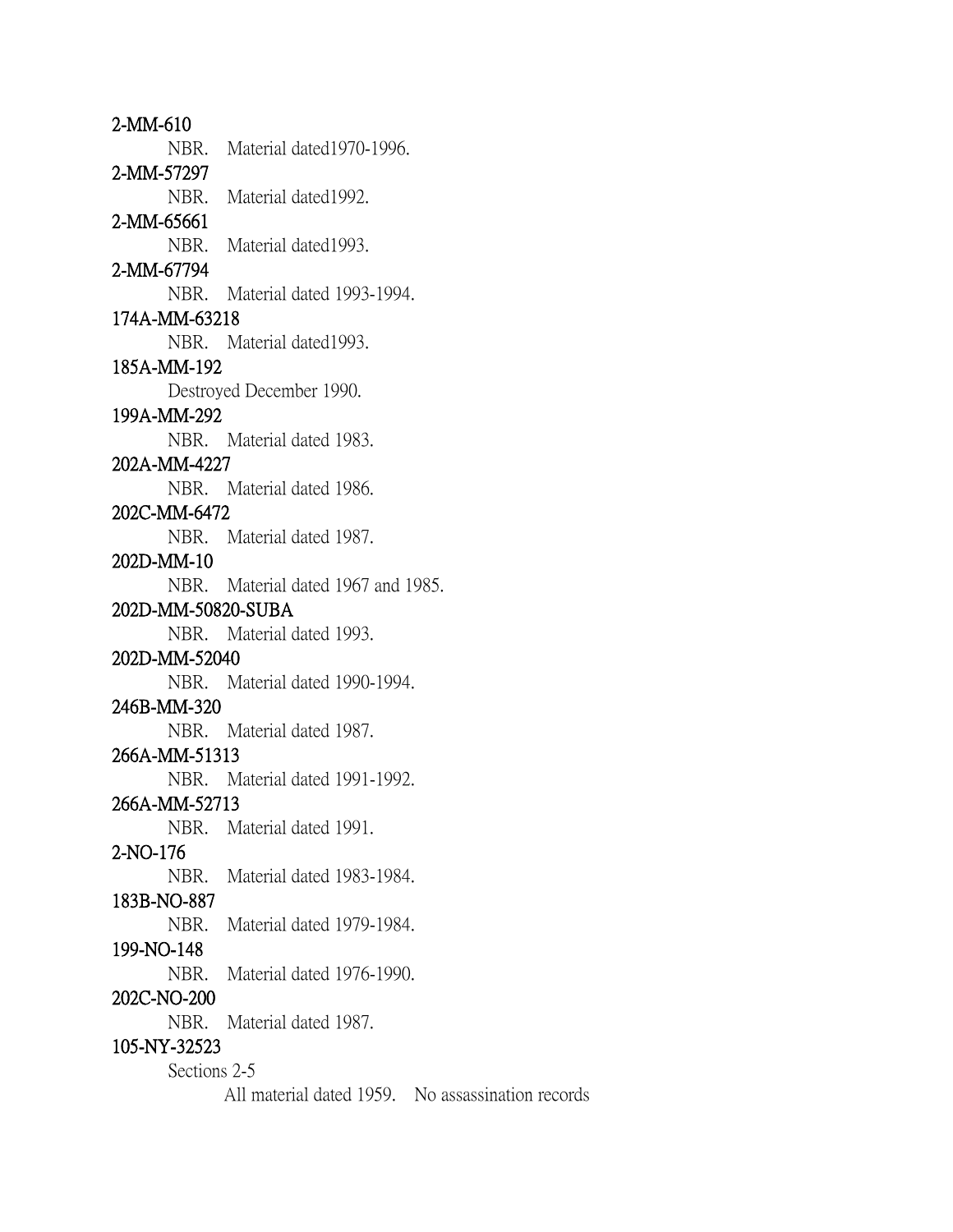Section 6, Serials 381-434

NBR. Material dated December 1959-January 1960.

Section 7, Serials 435-484

NBR. Material dated February-April 1960.

Section 8, Serials 485-522

NBR. Material dated April-June 1960.

Section 9, Serials 523-572

NBR. Material dated June-September 1960.

Section 10, Serials 573-637

NBR. Material dated September-November 1960.

Section 11, Serials 638-683

Reports on the activities of various anti-Castro groups.

Section 12, Serials 684-743

Reports on the activities of various anti-Castro groups.

Section 13, Serials 744-831

Section 14, Serials 832-900

Reports on the activities of various anti-Castro groups

• 105-NY-32523-890 - Anti-Castro Activities: Mentions meeting between JFK and Aragon

Section 15, Serials 901-990

Section 16, Serials 991-1053

Reports on the activities of various anti-Castro groups

- 105-NY-32523-1050 Recruitment of Cubans into the U.S. Army
- 105-NY-32523-1022 RFK's prodding of JFK to support the Bay of Pigs invasion outlined in Spanish language article
- 105-NY-32523-1016 Meetings between the CRC, RFK & JFK on support for Cuban exiles
- 105-NY-32523-1015 Meetings between the CRC, RFK & JFK on support for Cuban exiles

Section 17, Serials 1054-1189

Reports on the activities of various anti-Castro groups

# 105-NY-57297

Section 1

Fundraising, financial, and paramitary activities of Alpha 66

Section 4

Financial and paramilitary activities of Alpha 66

# 266A-NY-68042

NBR. Material dated 1994-1995.

# 2-TP-92

Destroyed

# 105-TP-107